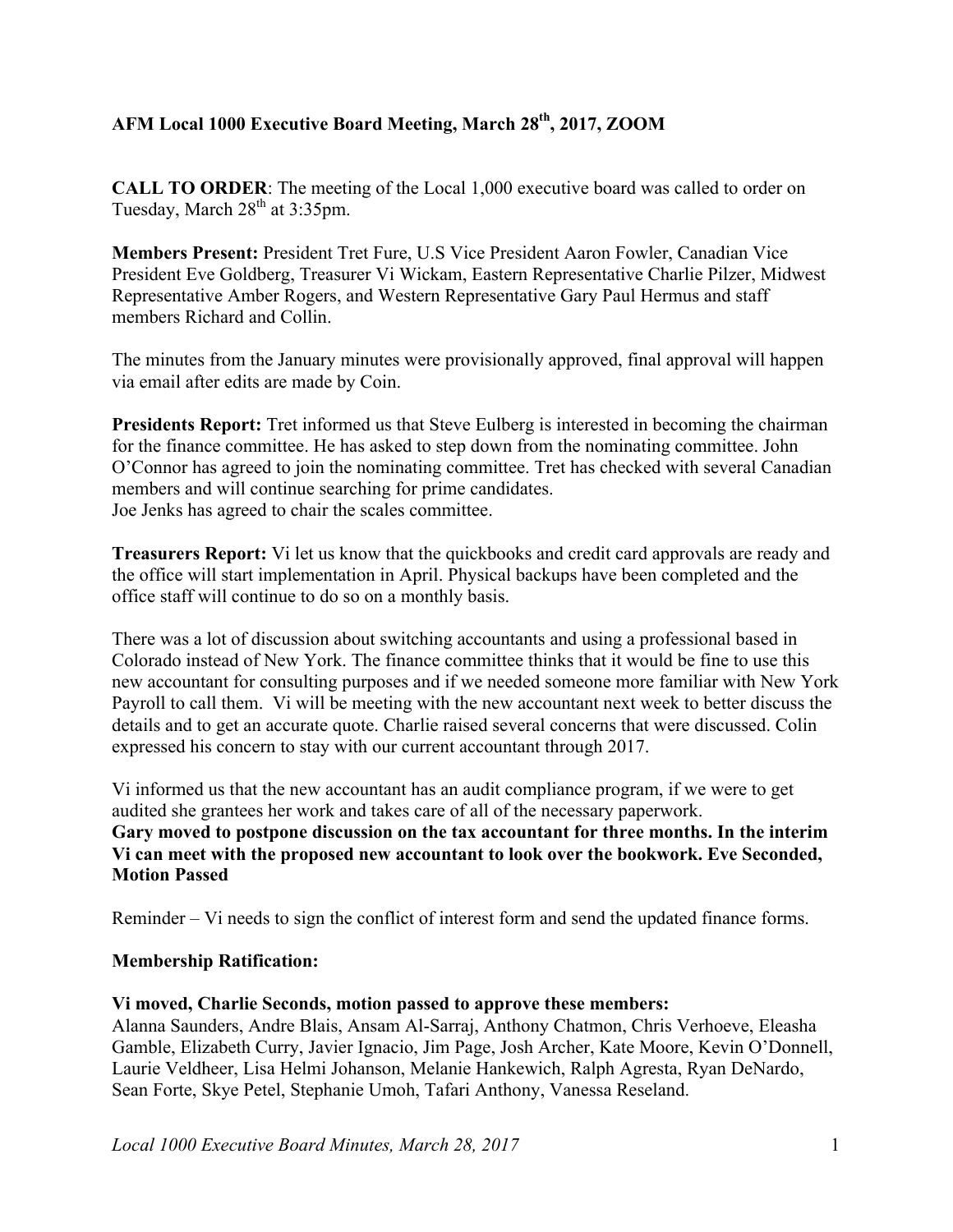There are a lot of members looking to be expelled. They've all been called Gary and Eve will continue their work to get in touch with those members.

There was discussion about making sure we keep great content and strive to achieve better communication in the New Deal Publication. There was discussion about keeping up memorials and new member information. There was talk about forming a communications committee Aaron and Collin would be happy to serve on that committee.

### **Office Report:**

The office had a great conversation with Executive Director of CFM, Liana White in New York regarding the politics in Canada. Colin and Charlie had a great conversation with George Fiddler about the new members being touring "acts" and why the AFM is sending them to the Local 1000 for membership.

### **Canadian Report:**

P-2 situation remains the same.

CFMA's has restructured their company and the questions raised about CBA's are no longer needed.

Colin and Eve continue to be very careful about memberships. Since 2012 on there hasn't been a problem with "stealing members" or accepting members who should be members of other locals.

**Regionals:** The board talked about which Folk Alliance Regional Conferences to attend and what our level of involvement would be.

SERFA- Debra and John O'Connor will represent. We will reimburse Debra (\$100.00 for an ad in exchange for website link)

SWERFA- Gary and Aaron will represent. Do we need an ad? What would it cost?

NERFA- Tret will represent, Diane usually comps the ticket fee. Far West- Would Steve Eulberg represent? Vi is a maybe- no showcase free zone.

FARM- no representation

Folk Music Ontario- Eve will represent. They don't really understand the local 1,000. Eve will try to put together the estimated cost of this event.

IBMA- 2018 Vi and Amber

Eastern Conference- Richard will attend.

Canadian Conference of the AFM- A letter needs to be written to ask if we can attend, then present the board with the financial investment before a final decision is made.

*Local 1000 Executive Board Minutes, March 28, 2017* 2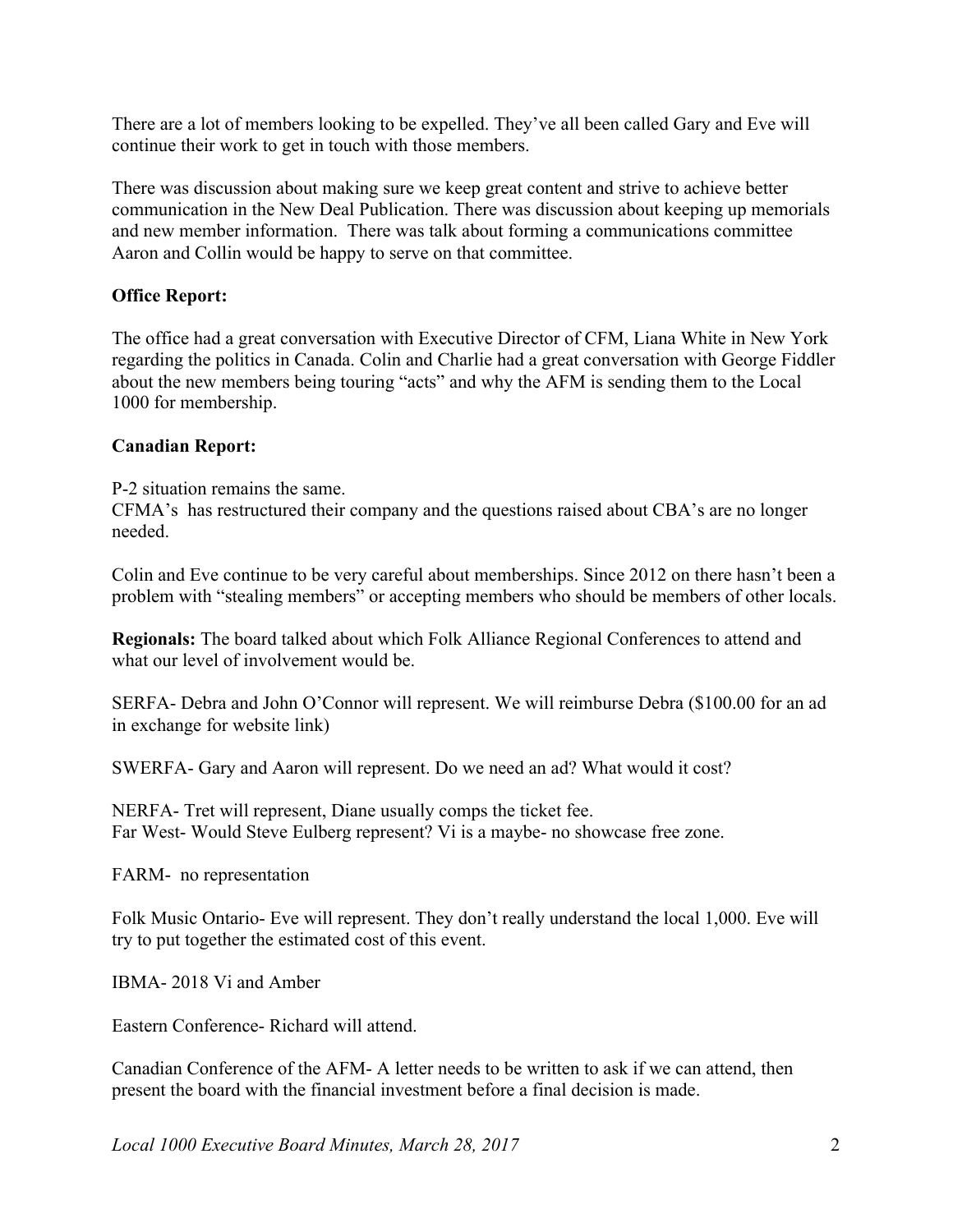**Newsletter Content:** Newsletter content is due on Thursday, we would like to see these content items: A note from Deb about SERFA, Communications Committee search, Webinar information, and a note from the Treasurer, Vi.

### **To Do List:**

Folk Alliance – CBA Utah Phillips Award Scales Committee Gift to Scott Dropbox De-Clutter

**Next Meeting:** Our next meeting will be on May 9<sup>th</sup>

**Adjournment**: It was moved by Gary and seconded by Eve to adjourn the meeting at 5:10pm.

Submitted by Amber Rogers on March 29, 2017

| <b>Attachments: Treasure's Reports:</b> | local-1000-balance-sheet-moredetail-accrual-031517.pdf |
|-----------------------------------------|--------------------------------------------------------|
|                                         | local-1000-ProfitAndLoss-Cash-throughFeb-2017.pdf      |

Letter from Charlie Pilzer sent to board via email on March 22, 2017

### **Letter from Charlie Pilzer sent to board via email on March 22, 2017:**

Colin and I had a nice conversation with George today.

The first question was "why was George recommending that actors in touring shows join Local 1000." and what were the implications for us.

George told us a little of the history and the reasons for his recommendations.

The basic deal is that the touring shows have an agreement with the AFM via Pamphlet B or a specific letter of agreement. Part of the agreement is that all touring musicians will be members of AFM. In some shows, like Riverdance and Into the Woods, the actors play instruments. As such, they are considered musicians. The actors are members of one of the actor unions but they need to join an AFM local for the duration of the tour. The agreements are between the producers of the show and the AFM International Office.

Some of the actors may be residents of New York and members of Local 802 but (for example) Riverdance brings in actor/musicians from Ireland or Canada or other locations in the US. The actors need to find a local to join. George says it sort of doesn't matter what local they join as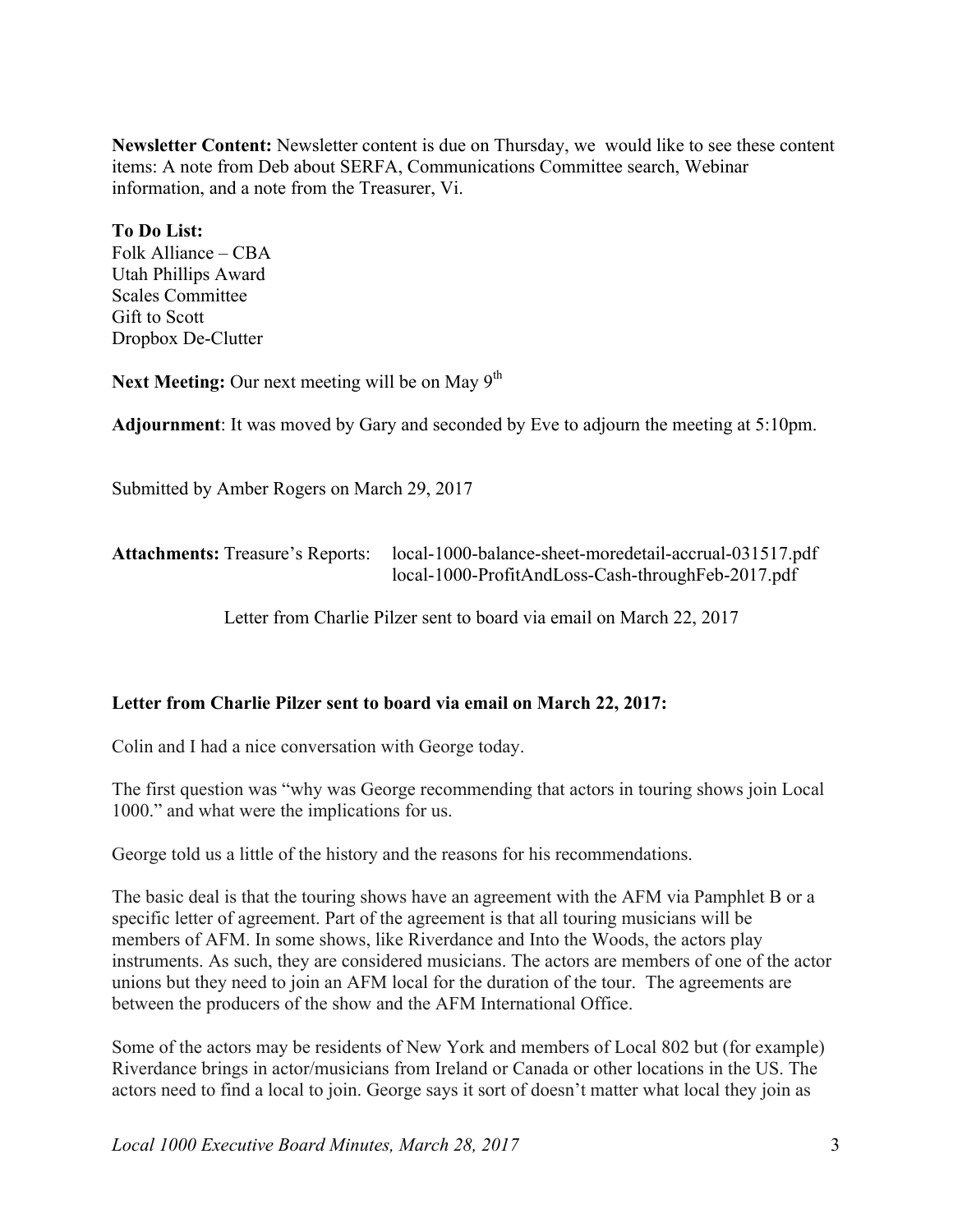long as they have a US address. For convenience, many of the actors use the producers office in New York. That would seem to suggest that they join Local 802. But they never perform in New York. They are in a tour company not the New York Company. Local 802 requires all union members under a show contact to contribute to the Local 802 Health Fund (via check-off on their contracts). It takes 17 weeks to qualify for the Local 802 Health Plan. And the Actors Equity plan is a better plan anyway. The tours may be "short tours" of 14 weeks or less. Even though the actor/musicians are contributing to the 802 Health Plan they never qualify to use it.

George's solution is to recommend that the actor/musicians join another local and ask that the health benefits be paid directly to them. Which is allowable under the AFM touring contracts. And he interprets that since Local 1000 is the non-geographic traveling musicians local, what would be better than to have the actor/musicians join our local. We don't have a health plan requirement. And nothing in our bylaws says that we cannot enroll these folks as members.

Colin and I asked if this would be in conflict with another local and George said no, in fact, it's doing AFM a service by being the proper local for these traveling actor/musicians to join. He likes the fact that our website makes it easy for musicians to apply and specifically complimented Richard on his assisting members in joining.

George made two other comments - if we have difficulty getting dues payments from the actor/musicians we should either contact the producers, who have worked for a long time with AFM, and they will make sure that the musicians stay up to date or work through George to the producers. He also said that we start getting pushback from other locals, like 802, to contact George and he will help resolve the issues.

I asked about work dues. George said they go to AFM directly, not to a local. Perhaps, they are redistributed to the locals where the shows are performing. I think if we wind up with lots of members from touring local shows, we should ask for some portion of the work dues to cover our costs but for now we need to settle for our portion of quarterly/yearly dues. I figure having another 10-30 members with low maintenance is good for us.

It was clear from the conversation that George likes our Local and wants to keep working with us and recommending us as the Local of choice for these specific touring shows.

I suggest that we continue to accept these actor/musicians as members in Local 1000 and collect their dues. They may only join for a quarter or two or we may be able to keep them as longerterm members.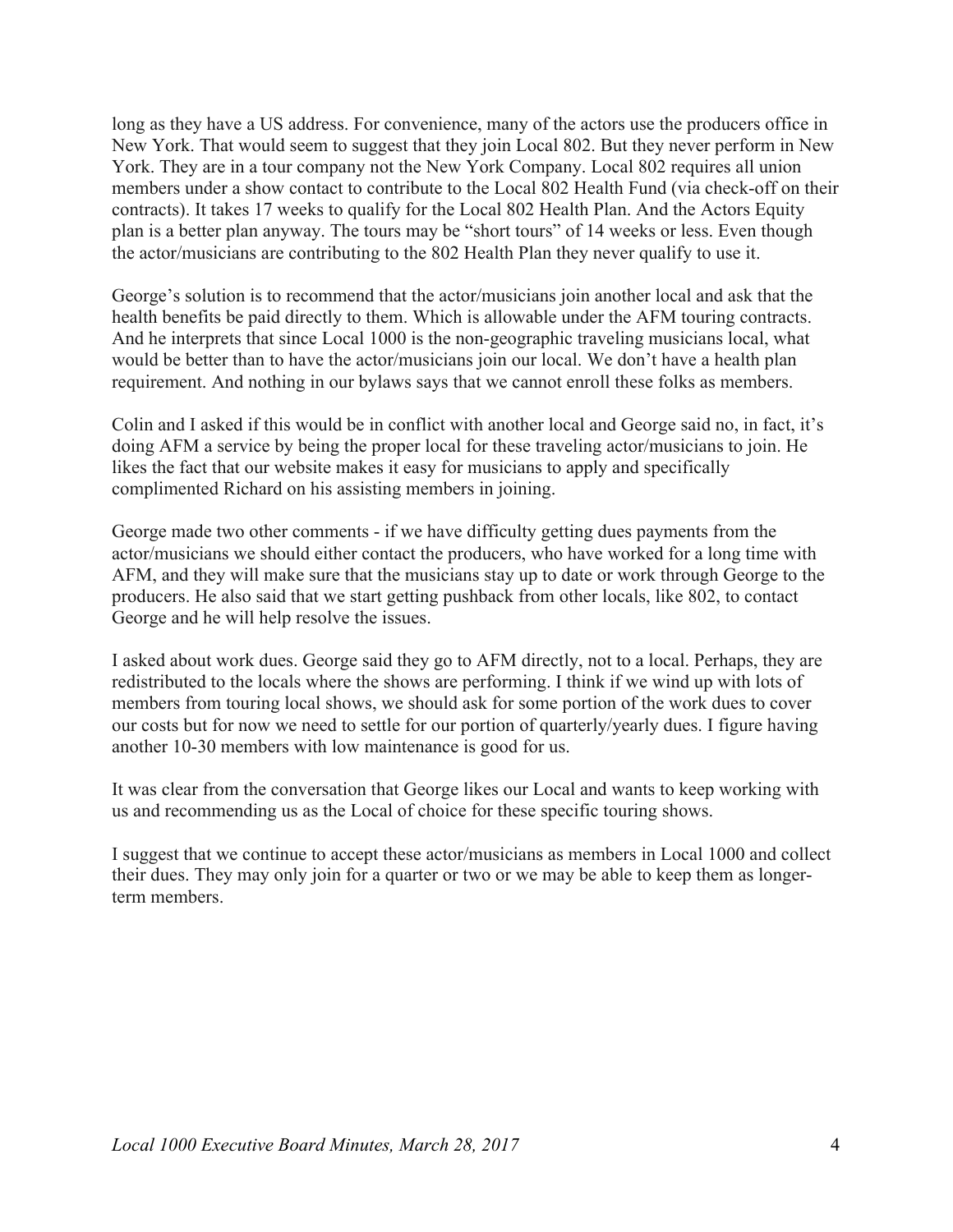7:31 AM Local 1000, AFM 03/15/17 **Profit & Loss** Cash Basis January through February 2017

|                                                                                                             | Jan - Feb 17    |
|-------------------------------------------------------------------------------------------------------------|-----------------|
| <b>Ordinary Income/Expense</b>                                                                              |                 |
| <b>Income</b>                                                                                               |                 |
| 5000 · Membership Dues & Assesmnt<br>5010 · Annual Dues                                                     | 8,772.00        |
| 5020 Quarterly Dues                                                                                         | 3,373.65        |
| 5025 · Work Dues                                                                                            | 4,139.33        |
| 5030 Initiation Fee                                                                                         | 304.35          |
| 5035 · Re-Instatement Fees                                                                                  | 150.00          |
| 5040 Work Dues Equiv Donation                                                                               | 311.38          |
| 5045 · Individual Donations<br>5047-2 · Banjo (Fundraiser) Pete Seeger                                      | 3,450.00        |
| Total 5045 · Individual Donations                                                                           | 3,450.00        |
| 5050 · Joe Hill Educational Fund                                                                            | 4.50            |
| 5055 · ERF contributions                                                                                    | 173.50          |
| Total 5000 · Membership Dues & Assesmnt                                                                     | 20,678.71       |
| <b>Total Income</b>                                                                                         | 20,678.71       |
| <b>Gross Profit</b>                                                                                         | 20,678.71       |
| <b>Expense</b><br>5999 · Refund of Dues Payment<br>6000 · Payroll and Allowances<br>6005 · Payroll Expenses | 9.00            |
| 6006 · Salaries                                                                                             | 6,536.46        |
| 6005 · Payroll Expenses - Other                                                                             | 1,110.82        |
| Total 6005 · Payroll Expenses                                                                               | 7,647.28        |
| Total 6000 · Payroll and Allowances                                                                         | 7,647.28        |
| 6100 · Payroll Taxes                                                                                        |                 |
| 6105 · Employer Payroll Taxes<br>6100 · Payroll Taxes - Other                                               | 791.49<br>84.00 |
| Total 6100 · Payroll Taxes                                                                                  | 875.49          |
|                                                                                                             |                 |
| 6200 · Employee Benefits<br>6210 · Pension                                                                  | 766.10          |
| Total 6200 · Employee Benefits                                                                              | 766.10          |
| $6300 \cdot$ Occupancy                                                                                      |                 |
| $6305 \cdot$ Rent                                                                                           | 1,000.00        |
| Total 6300 · Occupancy                                                                                      | 1.000.00        |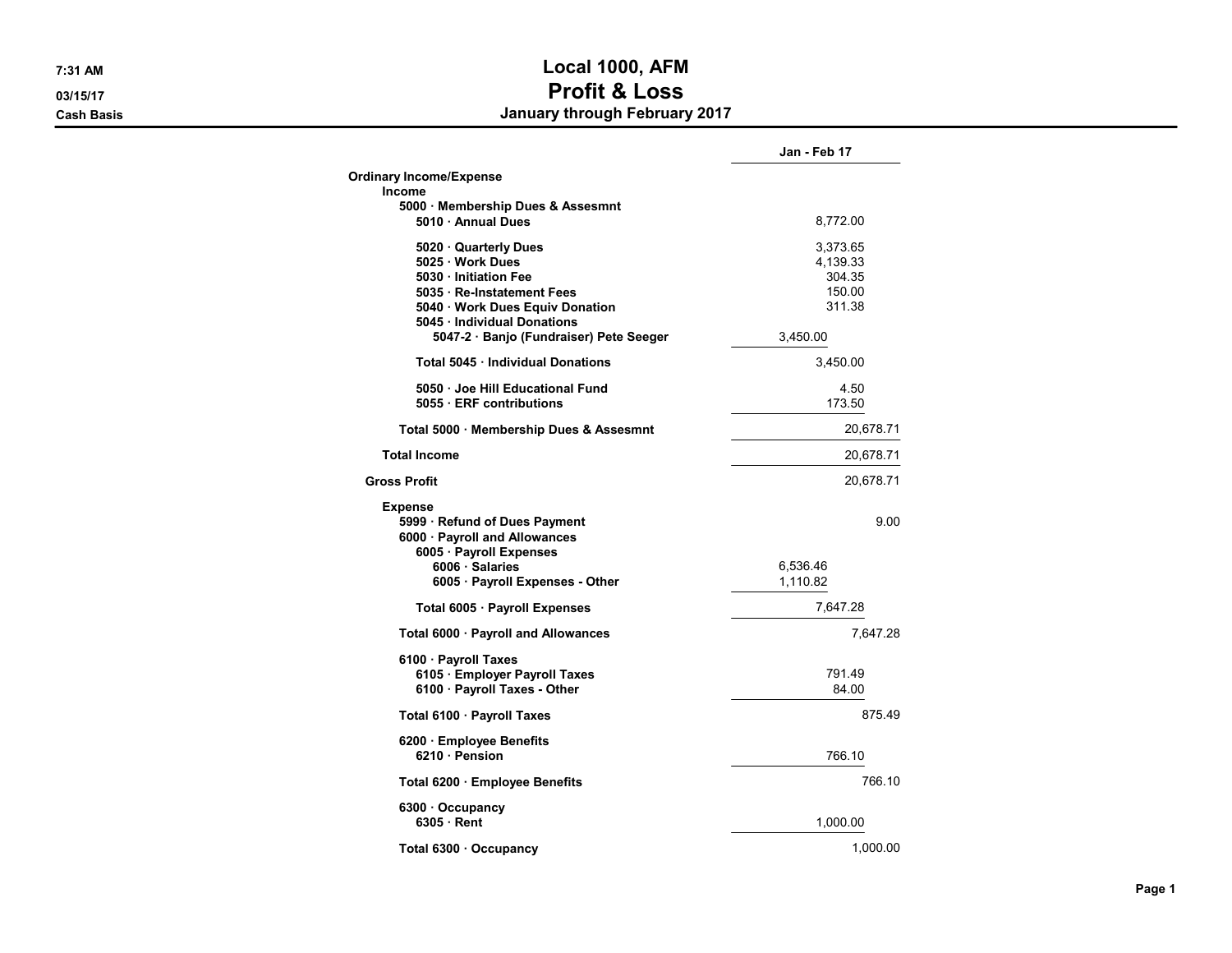## 7:31 AM Local 1000, AFM 03/15/17 **Profit & Loss** Cash Basis January through February 2017

|                                                                                                                                         | Jan - Feb 17                               |  |
|-----------------------------------------------------------------------------------------------------------------------------------------|--------------------------------------------|--|
| 6400 · Telecommunications<br>6405 · Telephone                                                                                           | 60.96                                      |  |
| Total 6400 · Telecommunications                                                                                                         | 60.96                                      |  |
| 6600 · Postage & Shipping<br>6605 · Postage<br>6610 · Shipping                                                                          | 87.00<br>4.99                              |  |
| Total 6600 · Postage & Shipping                                                                                                         | 91.99                                      |  |
| 6700 Office<br>6710 Office Supplies<br>6720 · Bank Charges<br>6725 · Bank Service Charge<br>6727 · CAD to USD (exchange rate)           | 75.30<br>14.95<br>37.65                    |  |
| Total 6720 · Bank Charges                                                                                                               | 52.60                                      |  |
| 6740 · Paypal fees<br>6745 · Stripe fees<br>6750 · Square fees<br>6760 · Credit Card Interest/Fees<br>6780 Taxes - Sales Tax            | 391.83<br>5.61<br>34.29<br>10.88<br>117.06 |  |
| Total 6700 Office                                                                                                                       | 687.57                                     |  |
| 7100 Computer<br>7150 · Website<br>7156 · Website Services                                                                              | 35.95                                      |  |
| Total 7150 · Website                                                                                                                    | 35.95                                      |  |
| Total 7100 · Computer                                                                                                                   | 35.95                                      |  |
| 7200 · Insurance<br>7215 · Disability Insurance<br>7220 · Work Comp                                                                     | 28.10<br>773.08                            |  |
| Total 7200 · Insurance                                                                                                                  | 801.18                                     |  |
| 7300 Conference & Exec Meetings<br>7305 · Airfare<br>7335 · Ground transportation<br>7340 · Per Diem<br>7345 · SFZ (Showcase Free Zone) | 575.52<br>45.00<br>428.00<br>80.00         |  |
| Total 7300 · Conference & Exec Meetings                                                                                                 | 1,128.52                                   |  |
| 7400 · AFM Per Capita Taxes                                                                                                             | 8,002.50                                   |  |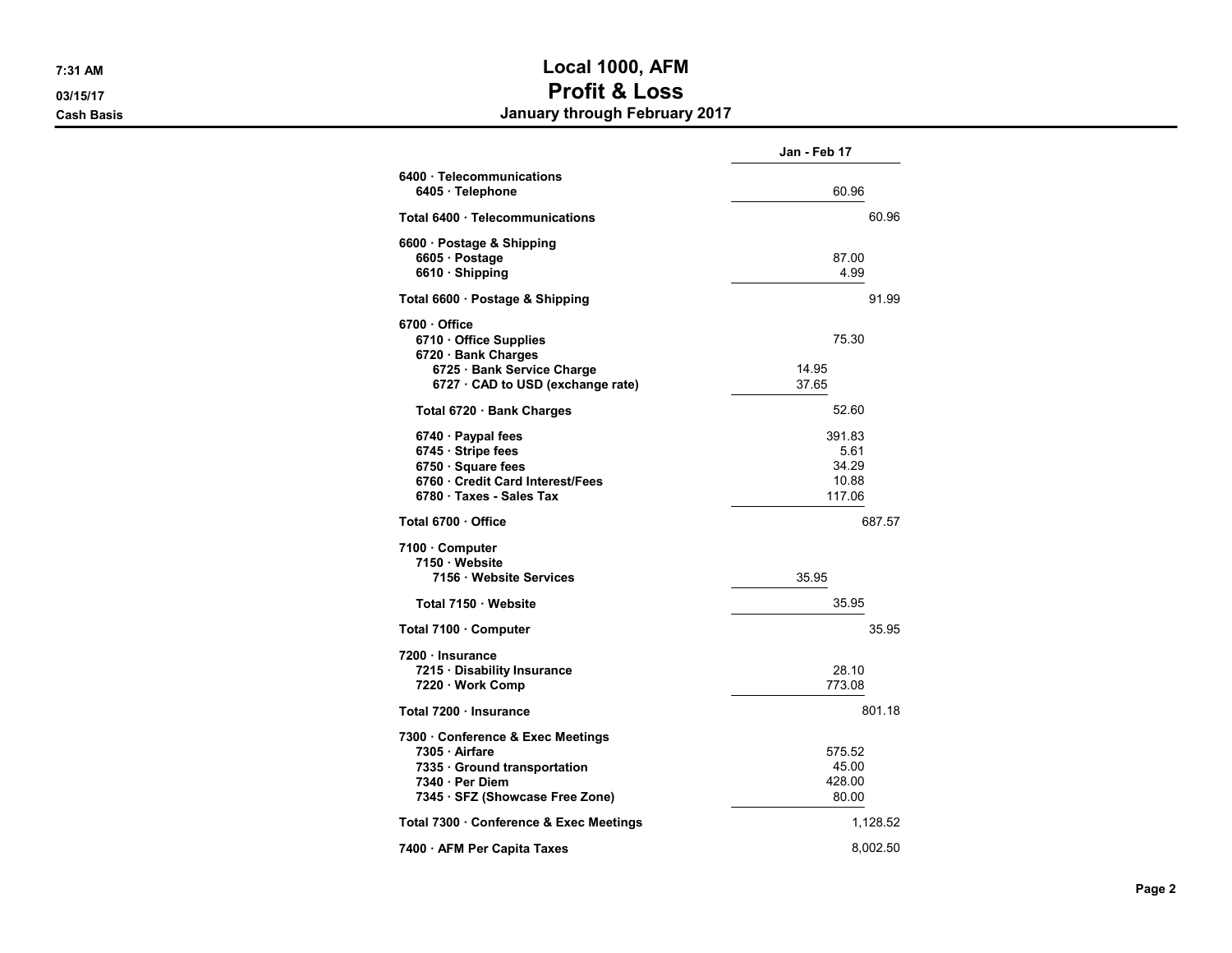## 7:31 AM Local 1000, AFM 03/15/17 **Profit & Loss Cash Basis** Cash Basis **Cash Basis January through February 2017**

|                            | Jan - Feb 17 |
|----------------------------|--------------|
| $7500 \cdot AFM$ FIF       | 260.00       |
| <b>Total Expense</b>       | 21,366.54    |
| <b>Net Ordinary Income</b> | $-687.83$    |
| Net Income                 | $-687.83$    |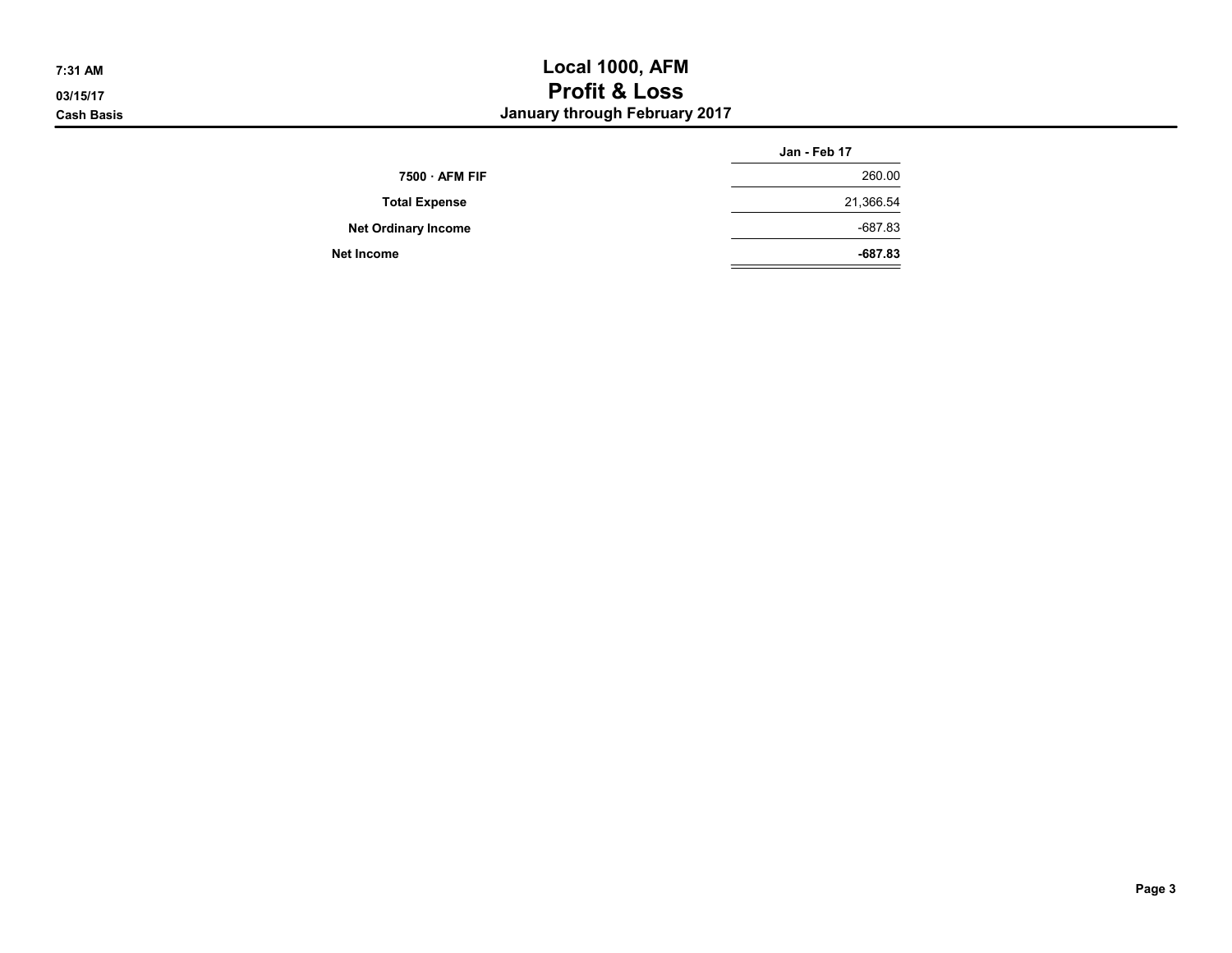## 7:57 AM Local 1000, AFM 03/16/17 **Balance Sheet** Accrual Basis **Accrual Basis** As of March 16, 2017

|                                                                     | Mar 16, 17           |
|---------------------------------------------------------------------|----------------------|
| <b>ASSETS</b>                                                       |                      |
| <b>Current Assets</b>                                               |                      |
| <b>Checking/Savings</b>                                             |                      |
| $1000 \cdot$ Cash                                                   |                      |
| 1010 · Amalgamated Bank - primary<br>1015 · Amalgamated Savings ERF | 7,114.24<br>1,581.25 |
| 1020 · Greenfield Savings                                           | 202.77               |
| 1025 · Petty Cash                                                   | 100.00               |
| Total 1000 Cash                                                     | 8,998.26             |
| <b>Total Checking/Savings</b>                                       | 8,998.26             |
|                                                                     |                      |
| <b>Accounts Receivable</b><br>3400 Accounts Receivable              |                      |
|                                                                     | 27,949.42            |
| <b>Total Accounts Receivable</b>                                    | 27,949.42            |
| <b>Total Current Assets</b>                                         | 36,947.68            |
| <b>Other Assets</b>                                                 |                      |
| 3000 Other Assets                                                   |                      |
| 3410 Loans Receivable                                               | 7,213.50             |
| Total 3000 Other Assets                                             | 7,213.50             |
| <b>Total Other Assets</b>                                           | 7,213.50             |
| <b>TOTAL ASSETS</b>                                                 | 44,161.18            |
| <b>LIABILITIES &amp; EQUITY</b>                                     |                      |
| <b>Liabilities</b>                                                  |                      |
| <b>Current Liabilities</b>                                          |                      |
| <b>Credit Cards</b>                                                 |                      |
| $3555$ AmEx                                                         | 67.60                |
| <b>Total Credit Cards</b>                                           | 67.60                |
| <b>Other Current Liabilities</b>                                    |                      |
| 3500 Other Liabilities                                              |                      |
| 3525 · Member Overpayments                                          | 9.00                 |
| 3530 · Payroll Liabilities                                          | 2,252.20             |
| Total 3500 Other Liabilities                                        | 2,261.20             |
| <b>Total Other Current Liabilities</b>                              | 2,261.20             |
| <b>Total Current Liabilities</b>                                    | 2,328.80             |
| <b>Total Liabilities</b>                                            | 2.328.80             |